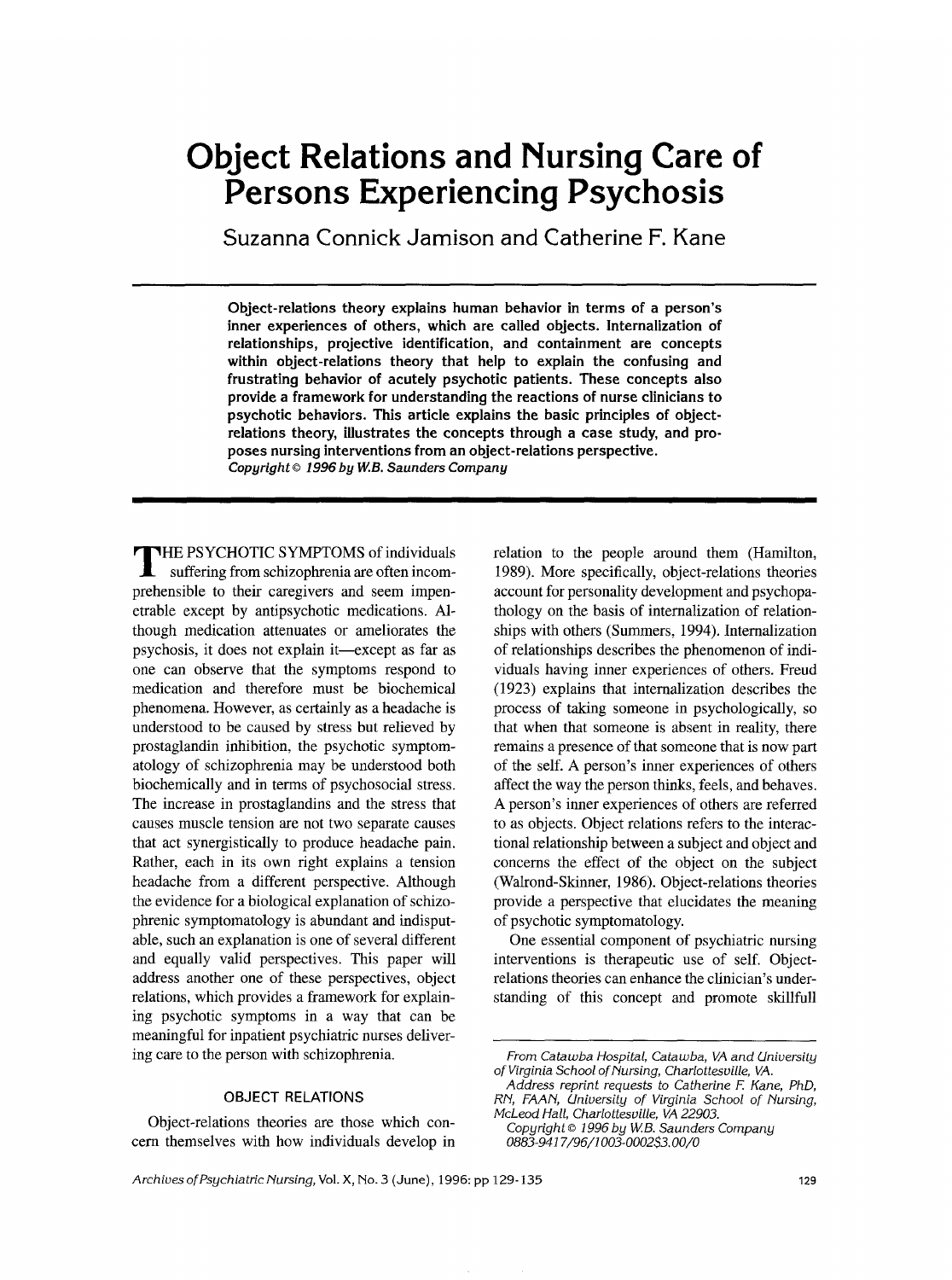therapeutic interventions. Clinicians using objectrelations theories have an object relational understanding of a symptom's meaning, which ultimately shapes the choice of interventions. Objectrelations theories emphasize the role of internalized relationships in both human development and psychological change. Psychological change occurs during the recovery from psychiatric illnesses. The following are central assumptions of objectrelations theories:

## *Internalization of Relationships*

The process of object relations---of relating to others--begins in infancy. All infants are born with a capacity to relate to others (Segal, 1964). At this early stage, object relations concerns what is internalized in the infant's relationship with its mother (or mothering figure). An infant does not take in (or internalize) an exact representation of the mother; rather the infant internalizes its experiences with her (Volkan, 1994). At this time, when it is entirely dependent on its mothering figure, the infant does not yet have a concept of its self as a distinct person. Rather, the infant's rudimentary concept of self is tightly enmeshed with that of the mothering figure, its object of dependence (Garfield & Havens, 1991). An infant continually defines and enriches its self as it constantly takes in representations of its experiences with its mother figure (Volkan, 1994). Human infants normally learn from their earliest experiences that the self and the object have both loving and destructive qualities and that the self and the object are related but separate (Mahler, Pine, & Bergman, 1975). Therefore, infants take in painful, rejecting, or frightening experiences, as well as loving and nurturing ones. The infant may cope with its overwhelming bad feelings by projecting its internalized badness into the mother figure, directing its bad feelings outward instead of inward (Tyson & Tyson, 1990). This serves as the basis for projective identification.

### *Projective Identification*

The defense mechanism of projective identification protects an infant from painful realities and represents both the overwhelming nature of the stresses that incite psychosis and the primitive capacity available for coping with these stressors. An infant does not have much capacity to cope with either intense frustration and anxiety or extremely

gratifying feelings. Instead, it attributes its overwhelming experiences to its object, the mothering figure. Projective identification involves attributing an aspect of the self to an object and reidentifying with the element that was projected to have control over it (Klein, 1946). Projective identification helps the projecting individual manage whatever feeling was projected onto the object. In infants and adults, the process allows an individual to get rid of something unbearable from its self-representation and attribute that quality to an object, thereafter reabsorbing (or reintrojecting) it from that object (Volkan, 1994). Projective identification takes place with positive thoughts and feelings as well as negative; for example, an individual does not experience his or her own personal worth but sees these valued qualities in another, and needs to join or identify with that aspect of the other person (Hamilton, 1989).

Ogden's (1979) three-step model best explains the phenomenon of projective identification among psychiatric patients and their caregivers. First, a patient unconsciously projects a self-representation into the caregiver. Second, the caregiver identifies (also unconsciously) with the projected selfrepresentation.' Patients' intense affects help bring this about. Third, the caregiver processes this projected material and modifies it before the patient reintrojects it. Ogden's model is useful because it gives nurses a framework for assessing their contributions to nurse-patient interactions in a nonblaming way. One such interaction occurred between Charles, who was diagnosed with psychotic depression, and his nurse. Charles was uncommunicative, hostile, and neglectful of his self-care. Over time, he and his nurse established rapport, and Charles was able to discuss the death of his little sister by accidental poisoning, which he witnessed, and the suicide of his brother with whom he was very close. One day, Charles asked his nurse for a needle and thread so he could mend his trousers. The nurse fully intended to get these items for Charles but, in the rush of a busy day, forgot. The following morning, Charles asked the nurse for the needle and thread. Charles turned his back to the nurse and began speaking loudly over the nurse's voice. "Do not trust Woman, sayeth the Lord. Beware the Woman who will lie to you," he proclaimed. Charles became increasingly agitated, paranoid, and insecure. When the nurse addressed him, he raised his voice, ignored her, and walked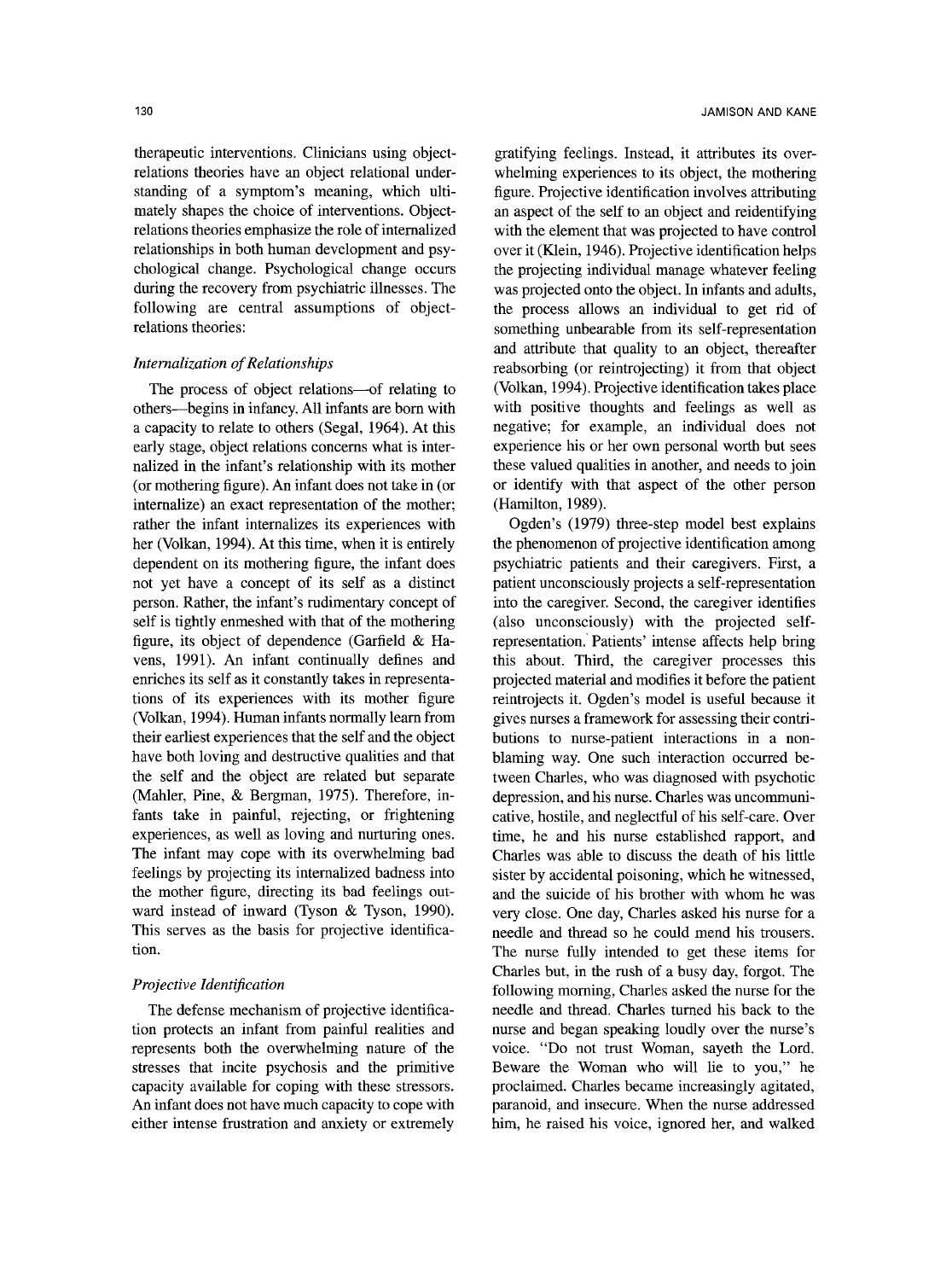away. A simple mistake such as forgetting a needle and thread can become a threatening, frightening experience for a person who has a fragile self. To Charles, the act of forgetting a simple item seemed to make him forgotten or nonexistent, so he reacted by projecting his feelings of terror into the nurse. By doing so, Charles sought to make the nurse's existence dubious, rather than his own. The nurse was distressed and appalled at Charles' ravings. The inconsistency between the intimacy of Charles' tearful self-disclosure and the hostility of his rejection was disturbing to her. The nurse felt mistrust because the previous rapport between them seemed meaningless to Charles. As the nurse experienced these feelings, Charles identified with them, and his perception that he was forgettable, meaningless, and worthy of mistrust was further justified. However, his perception that someone outside of him judged him to be that way enabled him to retreat and regain whatever he felt that he had lost of himself. Applying the concept of projective identification allows the nurse to perceive such hostile behavior as protective and necessary and to consider interventions that promote more appropriate coping behaviors. The nurse who understands Charles' experience from an object-relations perspective can recognize the dynamics of the situation and avoid taking Charles' ravings personally. The nurse can therapeutically validate Charles' experience and assist Charles in learning to verbalize his feelings rather than projecting them.

## *Containment*

Infants learn frustration tolerance from their experiences of having their distress contained (Bion, 1959). When an infant rids itself of distress, it projects it onto its mother. The mothering figure acts as a container for the frustration and pain that is too much for the infant. She contains the tension and gives it back to the infant in a tolerable form; mothers do this when they hold and rock a crying infant or make soothing noises to it. The mothering figure's ability to do this depends on how well she can absorb the infant's tension and allow the infant to internalize her as an object that can tolerate the original distress. This is how an infant learns to manage its frustration and anxiety, and it depends very much on the mother's ability to accept the infant's projective identifications. If the mother cannot fulfill her function as a container of the infant's distress, then the distressing reality will

cause the infant overwhelming anxiety. When containment does not occur, the infant has so little capacity for frustration that it cannot progress to the level of cognition required for frustration tolerance. Because the infant has not yet developed skills to cope with a bad reality, it is forced to deny it. As with the desperately frustrated infant, the adult with schizophrenia who faces overwhelming distress uses projective identification, which results in a psychotic delusion (Steiner, 1991). Steiner noted that during projective identification, the patient "makes the caregiver feel something which the patient would otherwise have to feel."

In a manner similar to an effective parent figure, the psychiatric nurse can contain the overwhelming emotional upheaval of the person experiencing psychosis. The nurse can draw on his or her own experiences (which were mastered long ago) to respond to the psychosis in an empathic way. It may be difficult to imagine that the nurse and the person who is acutely psychotic have any shared experiences. However, Gabbard (1992), while studying the phenomenon of countertransference with "difficult" psychiatric inpatients, observed that in many ways staff members are more similar to these individuals than different. Countertransference, as Freud (1950) explained, is the patient's influence on the caregiver's unconscious feelings. Recall that persons experiencing psychosis have only their early defenses at their disposal and they are still overwhelmed by the same challenges to the self that we overcame in early life. At one time, clinicians have experienced similar fears, fantasies, and identifications that their patients are experiencing. These feelings provide insight into what the psychotic person is experiencing and are the basis of the nurse's empathic response. This response contains the overwhelming experiences of the acutely psychotic patient.

## PARANOID PHENOMENA AND PSYCHOSIS

Trust versus mistrust is a developmental task that is relevant to object-relations theory as it pertains to the experience of paranoia. The paranoid person, who did not achieve this developmental milestone, cannot trust others, becomes suspicious under ordinary circumstances, and expects to be betrayed. During a nurse-patient interaction, according to this conceptualization, the nurse is the object of mistrust; this, quite naturally, is angering and frustrating to the nurse who cares for these patients and as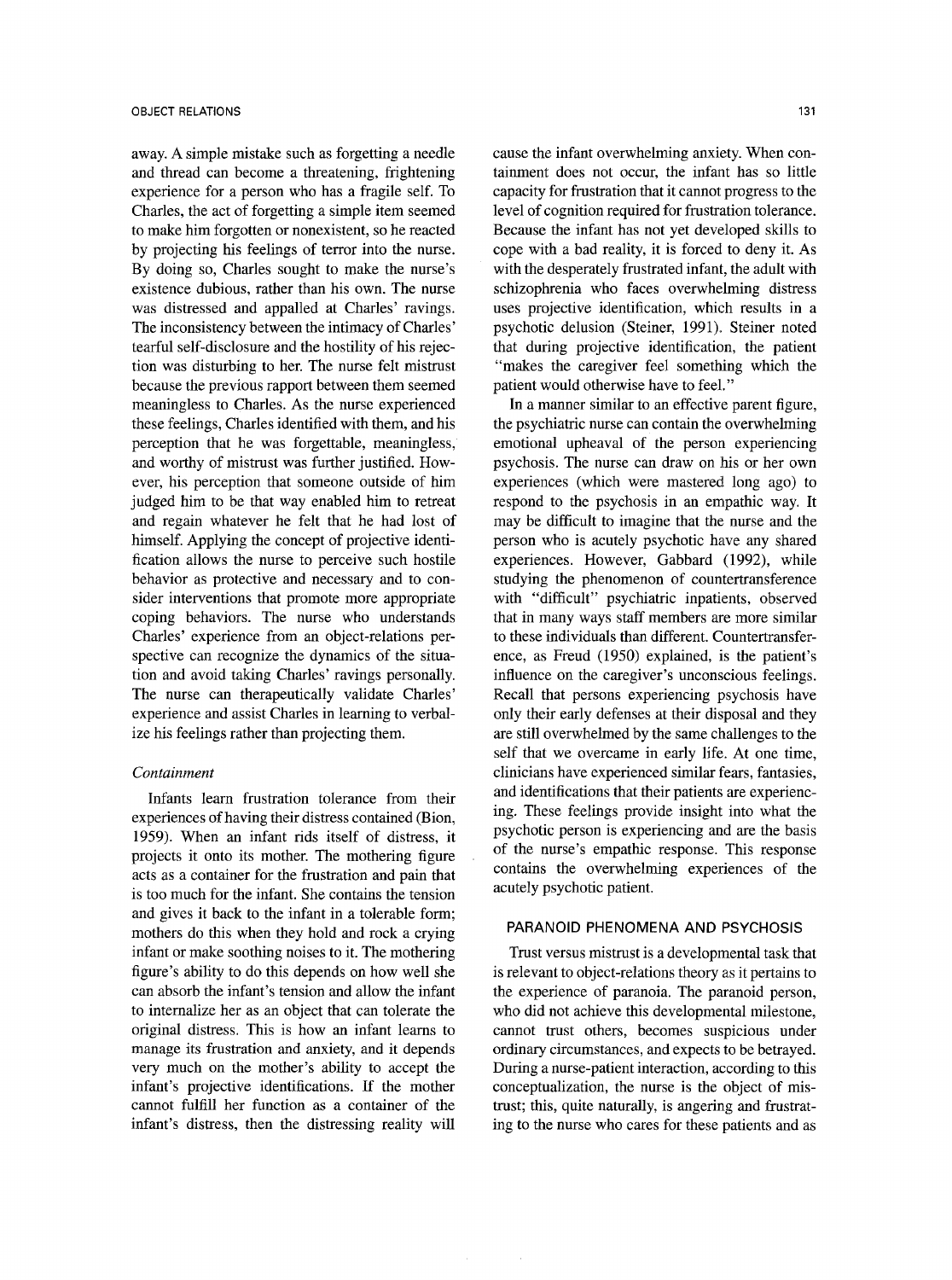a result, finds it difficult to experience empathy for the paranoid person. A different aspect of mistrust, however, concerns the inner experiences of the paranoid person (Garfield & Havens, 1991). The paranoid person experiences mistrust of himself or herself, resulting in internal questions, such as "Who am I?" and "Why would anybody want to be with me?" Responding to the inner experience of the patient enables the clinician to empathize with this type of patient.

Fairbairn (1944) offered another way of conceptualizing the overwhelming anxiety of the earliest time in the infant's life, which he referred to as the schizoid position. During this early part of life, the infant has a vital need to have its love accepted by the object of its love. Conversely, the infant's experience of its love being rejected is quite traumatic. When the infant's experience is that the object has not responded to it, the infant's normal desire to take in the object is intensified. This intensified desire has a desperate, needy quality, which leads to a wish to devour or possess the object. The resultant experience of the infant is that the desire for the object elicits the fear of destroying it. This fear is so overwhelming to the infant because the infant's self is wrapped up in the object's self. Thus, the infant withdraws at this early stage when object contact is vital to its development. To keep its object safe, the infant must withdraw from it.

When we apply this conceptualization to individuals with schizophrenia as we hear them speak of their delusions and observe the outcomes of their interpersonal relations, we can see that they still use these earliest patterns of dealing with objects to which they relate. Donald is a lonely man who remains withdrawn unless the nursing staff seeks him out and engages him. As Donald becomes more interactive, his words and body language show that he is socially awkward, timid, and needy. Donald monopolizes his nurse's attention and becomes clinging, which often results in the nurse extricating herself from the interaction. This is extremely stressful for Donald, who resumes his mistrust of social contacts and often strikes out in his paranoia. In such situations, it is vital to remember that the person with schizophrenia who is becoming symptomatic is responding to his or her experience of an object, not to the object as a separate individual. This is why other patients and staff may interact with that same individual with no difficulty. The person with schizophrenia may crave attachment with an object and fear that he or she would be engulfed by that object at the same time.

Using a framework of object relations, it becomes easier to understand that it is the internalized representation of the person or event that is disturbing or unsettling to the patient. Insight into the meaning of these behaviors and verbalizations will inform nursing interventions and thus contribute to the patient's mastery of the experience. This process is not the same as challenging a delusion, which involves a dispute about its factual accuracy. Such a confrontational approach attempts to falsify the delusion, which through primitive defense mechanisms such as projective identification, serves as a protective buffer against the external world (Volkan, 1994). A delusion, Freud (1950) wrote, is the schizophrenic's attempt to rebuild his or her internal world so that it becomes tolerable. The object relationship that the person with schizophrenia creates in the delusion is what is necessary to repair the damaged or destroyed part of the self (Steiner, 1991). Conceptualizing psychotic symptoms within an object relations framework shows us the extent of this lack of mature object relatedness. It gives us an appreciation for how overwhelming an interpersonal challenge is for someone who must retreat into psychosis to cope with it. The following case example shows how the conceptualization of a patient's symptoms in an objectrelations framework enhances understanding of the patient and thereby prompts a different kind of intervention.

#### CASE STUDY

Kate S. was a paranoid schizophrenic woman in her mid-40s who was admitted to an inpatient psychiatric unit for an acute psychotic episode and for marked decrease in her self-care. Kate had a history of psychiatric admissions since her early 20s and currently resided in a supervised adult living situation. She presented as a shabbily dressed woman with long, unkempt hair. She was malodorous and missing many of her teeth. Kate was prescribed antipsychotic medication, but she had been off her medication for an unspecified period of time. She often declined to take her medications in the hospital.

Since her arrival at the hospital, Kate was uncomfortable and defensive about talking about her delusions and adamantly denied having andi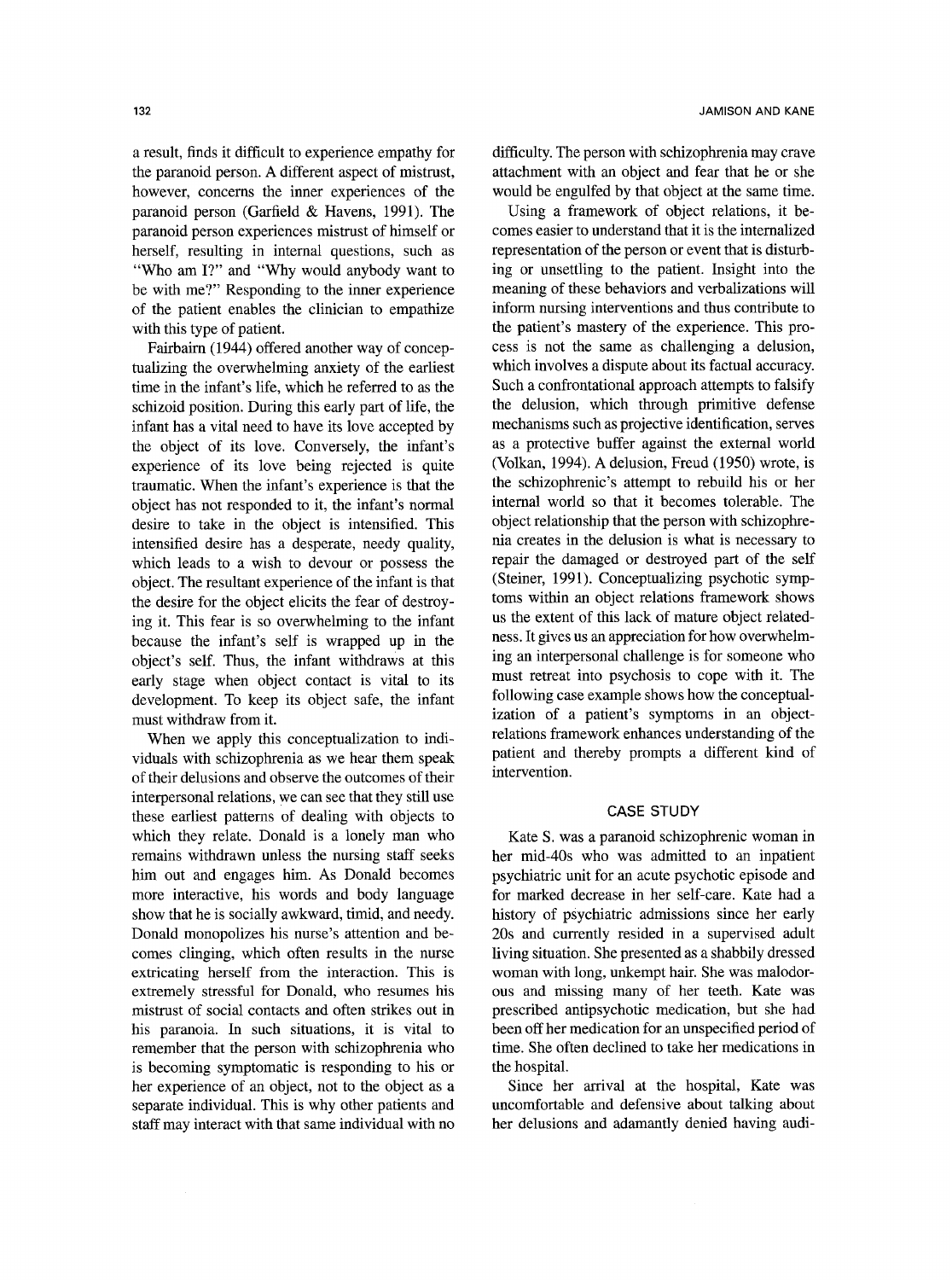tory hallucinations. Kate voiced two requests shortly after admission. First, she wanted to go to the cafeteria to get a soda with ice. Second, she wanted to go outside for some fresh air. The staff made fulfillment of these requests and other increases in privileges contingent on Kate's taking her medication and attending to her personal hygiene. This information was presented to Kate in the form of a contract, to which she verbally agreed. However, when staff approached her about taking a shower and washing her hair, Kate's reaction was one of mixed irritation and fear. "You all quit bugging me, okay? I'll take a shower later. Anyway, something's wrong with the water. Like there are chemicals in it or something. Aren't you all afraid to use the water?"

Kate was persistent in her requests for a soda and a trip outside, in response to which the staff reminded Kate of her obligations under the treatment contract. Kate, in turn, became frustrated and mistrustful of the staff. As Kate's agitation mounted, most of the nursing staff agreed that it was appropriate to administer antipsychotic medication.

Kate's nurse went to the patient lounge and found Kate staring out a window and talking in a loud, anxious voice. She motioned to Kate to come away from the window, and she and Kate left the patient lounge. As they walked down the hall, Kate's nurse asked Kate, "What's going on? You seemed really upset in there." Kate shrugged her shoulders and began talking loosely about fumes being in the air, how someone was going to poison her, how fuel and oil were in the hospital food, and how the water was full of chemicals. "I smell something. Like gas or something. Something isn't right. I feel like something is going to happen," she said. "What are you concerned about?" asked her nurse. Kate shrugged her shoulders again. "I don't know," she sighed, as if no one could possibly know. "Something is about to happen. Something is going to happen. I can just feel it."

The nurse momentarily wondered how to reassure somebody who was worried about something that was not going to happen. Among most of the staff, Kate's definitive proclamation of her unshakable irrational fears had a way of causing those who intervened to feel helpless and confused, as well as angry at her "stubbornness." Kate continued talking with conviction about the fumes and how she would be poisoned and contaminated. "You seem really terrified about this," the nurse offered. "Oh,

God, I'm so scared," Kate said. "Tell me about feeling scared," her nurse encouraged. Kate talked at length about how she felt that people were trying to poison her and how she felt as though she could not believe anyone about what was safe for her to eat and drink. Her mood shifted from fearful to intensely sad. Kate talked about how scared she was that she could not take anyone's word for anything and that she knew that everyone talked about her. She cried as she related experiences of feeling left out or an outsider as a young girl. Kate's nurse suggested to her that it might have made her especially sad when she perceived that many people were becoming angry or disgusted with her recently, to which Kate agreed and sighed with relief. Her nurse also explained to Kate that a situation such as the occurrence in the patient lounge was especially stressful to Kate. This stress, the nurse explained, caused her thoughts to run away from her and seem like she had no control over them. Kate was able to attend to this simply worded discussion and stated that she felt calmer afterwards. She agreed to take her antipsychotic medication and shortly thereafter went to sleep.

## *Case Analysis*

Conceptualizing Kate's psychotic symptoms from an object-relations perspective is challenging because the anxieties and frustrations that fuel her psychosis appear remote and foreign to caregivers. Caregivers are generally able to feel empathy for someone who is suffering a loss through a separation or death because they can draw on their own internalizations of similar experiences. However, infantile feelings of being destroyed or engulfed by an object or lacking a distinction between our self and our objects are fears that do not reside in our conscious memory. We have no conscious recollection of these traumas because we repress them; as Freud (1950) said, we dispose of these memories by rejecting them and keeping them out of consciousness, or, in the words of R.D. Laing (1972), we forget them and then forget that we forgot.

Kate's suffering resulted from fear of being destroyed by something, represented by engulfing, omnipresent fumes. This type of fear is not immediately familiar to us. The fear of being engulfed by an object is one that staff members most likely mastered many years ago at the developmentally appropriate time of infancy. The intense experiences of the acutely psychotic patient touch on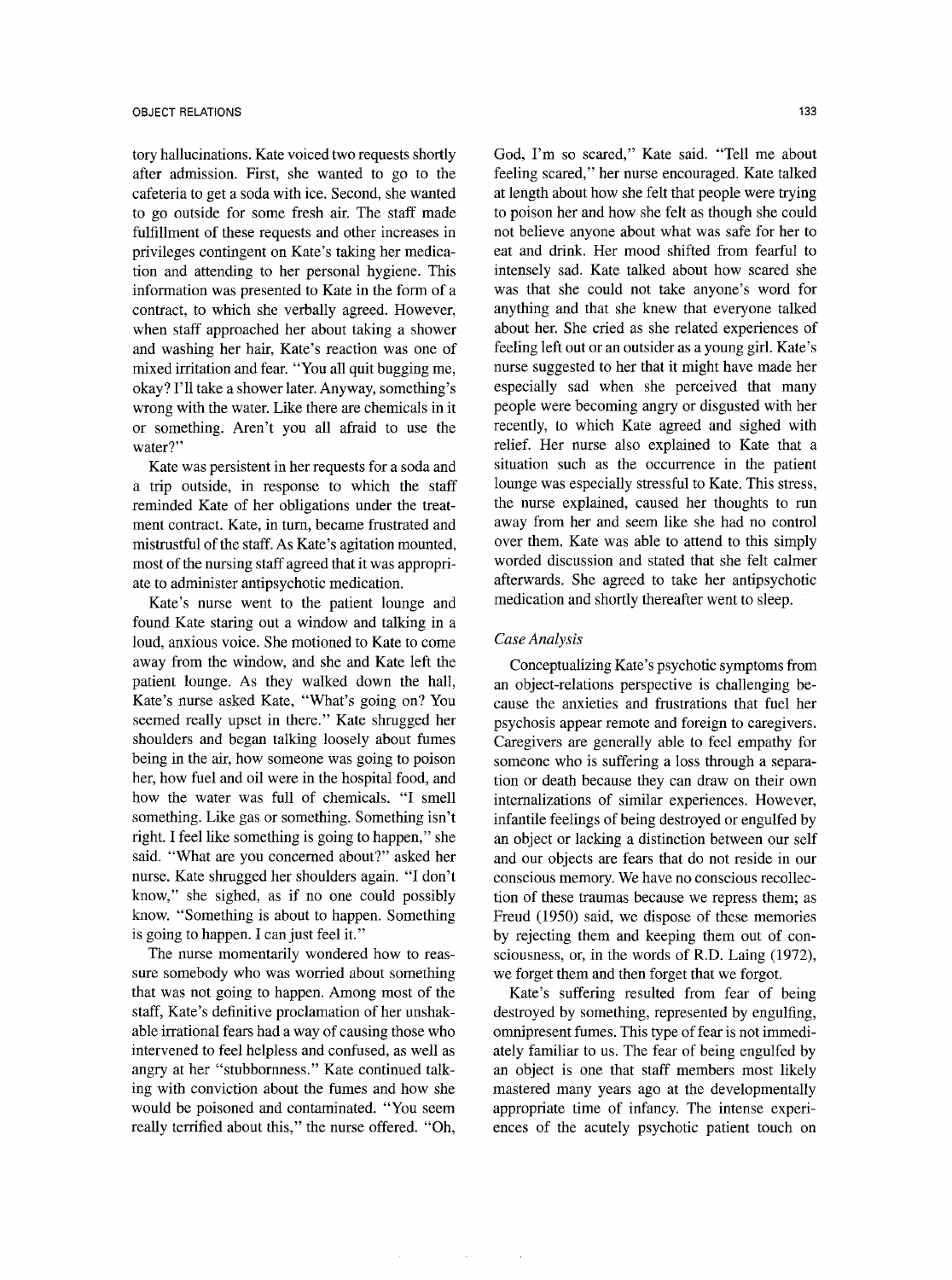older, similar fears of the staff members. This insight about caregivers' experiences when interacting with psychotic patients sheds some light on the relationship between staff members and Kate. Kate's beliefs had a "stubborn" quality, which makes them seem volitional. Assuming that they are volitional only positions Kate at one end of a power struggle with the staff at the other. Kate's delusions served to rid herself of some abhorrent quality. She used the metaphors of fumes and chemical poisoning and projected these onto the psychiatric hospital and its staff. She became increasingly anxious and fixated on her delusion as she became more frustrated and ostracized around the issue of bathing. Despite initial confusion and reluctance, the nurse contained Kate's fears. In the process of containment, the nurse did not dispute the delusional material but explored the intense accompanying affects. The nurse accepted the mistrust and fear that Kate was experiencing and identified with it. Kate began to feel safe in the presence of the nurse. When the nurse sensed this, she "returned" these affects to Kate in the form of verbal statements that validated Kate's feelings. Kate was then able to make an association to some other painful feelings, those of feeling completely excluded and lonely, that were similar to her recent experiences on the unit. Kate may have achieved some active mastery over this overwhelming interpersonal situation, as Gabbard (1992) explains. Kate re-created old feelings of loneliness and exclusion in a new stressful situation on the unit. Both in her present situation and in her recollections, she felt disgusting and unacceptable, but her noncompliance with staff and patient requests afforded her an illusion of mastery and control over the situation.

In this example, Kate experienced relief from her psychotic symptoms and participated in a successful, self-disclosing personal interaction. The nurse was able to assign meaning to Kate's bizarre behaviors: what Kate's delusional fears represented and why these fears were so overwhelming. This added to the staff's knowledge about Kate for future interventions. Kate's condition requires adherence to an antipsychotic medication regimen. Using an object-relations framework to guide this intervention helped Kate realize the necessity of medication, which obviated the need for delusionreinforcing threats or restraints to administer the medication. This interaction was one in which Kate evoked an experience in the nurse to communicate something that she could not verbalize about her self (Summers, 1994).

## OBJECT RELATIONS AND PSYCHIATRIC NURSING

Advanced practice psychiatric nurses are in an excellent position to incorporate an object-relations perspective into their practice. On an inpatient psychiatric unit, there are a variety of opportunities to incorporate this perspective into nursing assessment and intervention. Object-relations theories can enhance the quality of supervision that advanced practice psychiatric nurses provide to their staff members. Object relations-informed supervision will facilitate the development of the capacity for insight among psychiatric nursing staff, which will improve immediate patient outcomes as well as enhance long-term professional growth. Objectrelations theories widen the field from which the psychiatric nurse develops psychiatric formulations, thus enhancing the nurse's ability to prevent and solve problems and to contribute to meaningful and enduring patient outcomes. The presence of a nurse with an object-relations perspective on the treatment team adds depth to the existing difference in perspective among team members. Because object-relations theories explain behavior in terms of inner experiences and in terms of relationships with others, it provides a means of assessing the root causes of symptoms and relevance of interventions. However, object-relations theories are not in competition with other theories that explain psychotic symptomatology, such as the vulnerabilitystress model or the biological model. The psychiatric nurse can use object relations to increase understanding a patient's condition while implementing other interventions during treatment, as in the above case study.

In a time of great emphasis on the biological basis of psychiatric illnesses and treatments, object relations gives psychiatric nursing a perspective that is in keeping with its role in the treatment of the mentally ill. Lego (1992) explains how the psychiatric nurse in this unique role facilitates patient outcomes that attain overall hospitalization goals. Psychiatric nurses offer the patient a relationship that can change the patient's interpersonal situation, thereby changing the intrapsychic situation, which changes the chemistry of the brain. An expertise in object relations grants the psychiatric